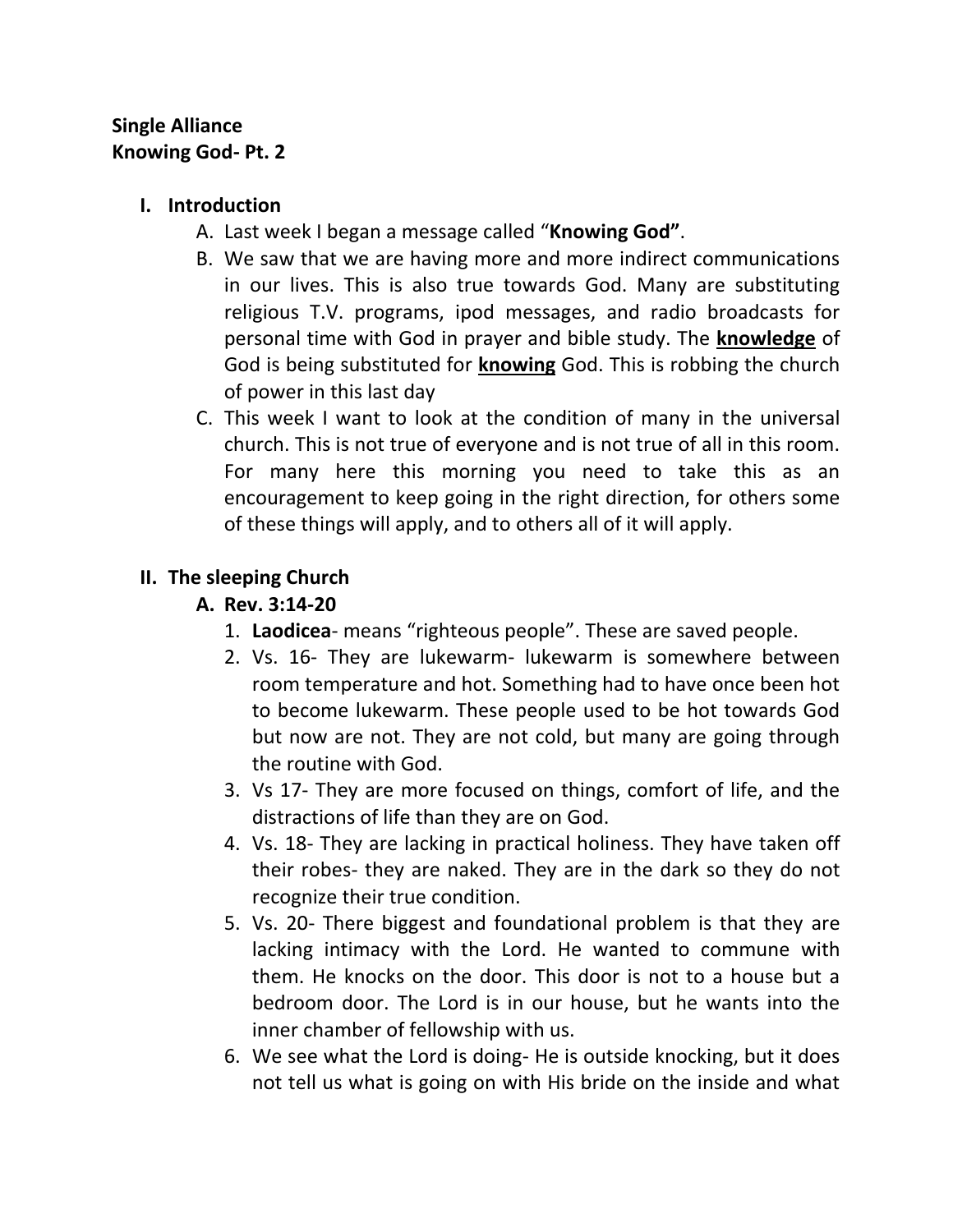she is doing in her room. Song of Solomon shows us! Song of Solomon is a lovely book that pictures Christ and His bride, the Church.

# **B. Song of Solomon 5:2-5**

- 1. The Shepherd King is outside His bride's bedroom knocking.
- 2. She is sleeping! She is asleep but her heart is awake. Although she looks dead her heart is awake and beating. She is alive, just sleeping. The Word of God speaks of believers that are not personally fellowshipping with God on a regular basis as sleeping.
	- a. **Eph. 5:11-14** awake from among the dead and Christ will give you light. In the Bible the source of light is the Word of God. God sees those who do not spend time with Him in prayer and in His Word as being asleep. With no time in God's presence then the lights are out and hence you tend to fall asleep in the dark! If we will return to the Word Christ we will experience the light coming on and we will awake!
	- b. **Col. 4:2** Pray and stay awake. If we stop praying we will fall asleep!
	- c. **Luke 22:46** wake up and pray
	- d. Again if we are not spending time in God's presence then the lights are out and we will fall asleep.
- 3. The bride as taken off her robe and is in the comfort of sleep. When we cease to spend personal time with the Lord we will take off our robe of practical holiness. We will live grungy lives!
- 4. She makes excuses for not spending time with the Shepherd King. She says:
	- a. It is too tedious to get up and put her robe back on. Many think living for God way too hard. Many think they have to get their robe on first before they can spend time with God. No, by spending time with the Lord, this will cause our robe to be put upon us!